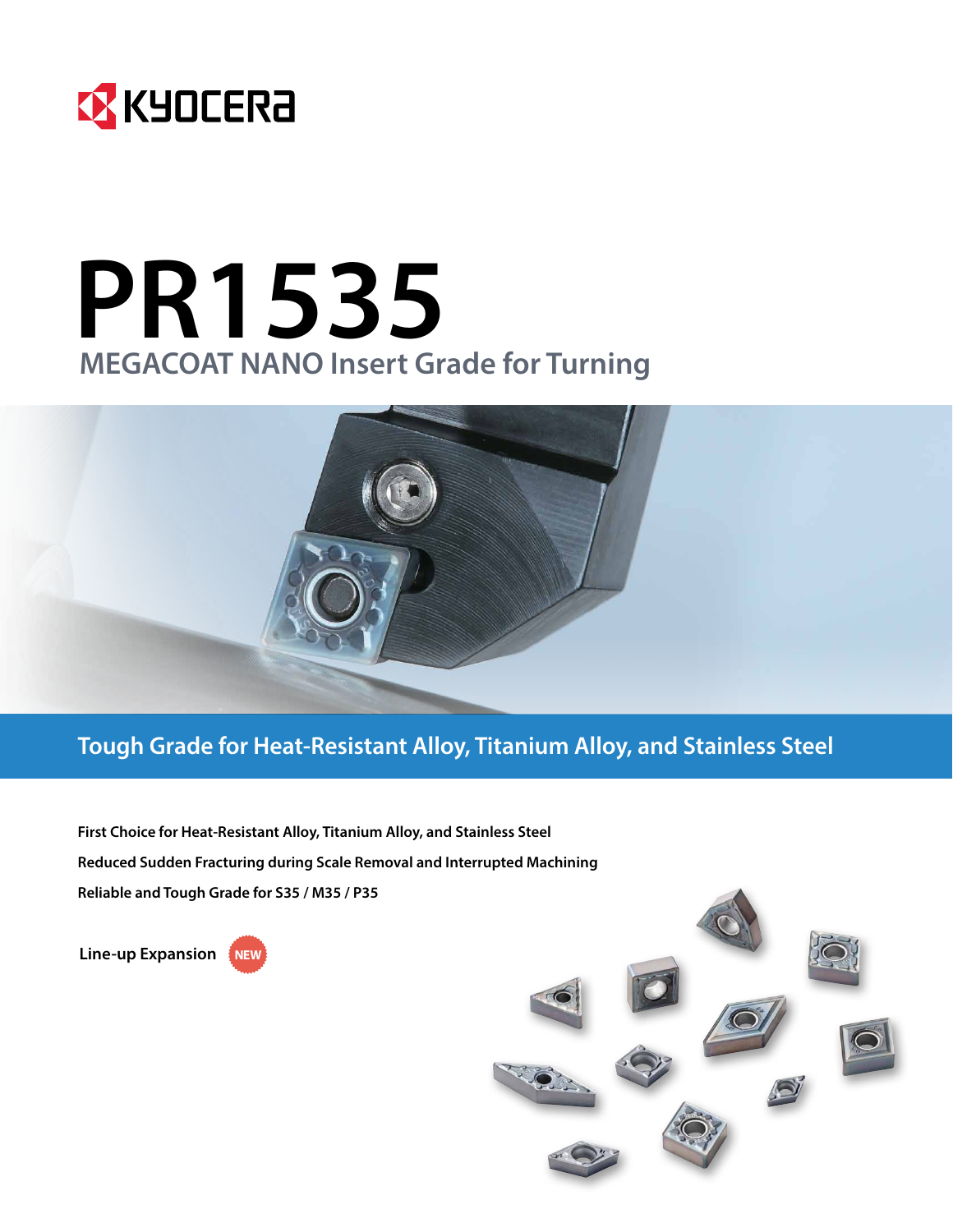**PR1535** MEGACOAT NANO Fracture resistant with a tough substrate and high heat-resistant coating for stable machining of heat-resistant alloy, titanium alloy, and stainless steel stable machining of heat-resistant alloy, titanium alloy, and stainless steel

## *1* **23% Improved Fracture Toughness** *2* **Stability Improvement**

An increase in cobalt content yields a substrate with greater toughness. Fracture toughness values are improved by 23% over previous grades.

High Toughness Carbide Base Material





Achieves long tool life with the combination of a tough substrate and a special Nano coating layer

Cutting Conditions (External)





| Workpiece<br><b>Material</b> | Cutting Speed Vc (sfm)<br>Min. $\sim$ Recommended $\sim$ Max. |
|------------------------------|---------------------------------------------------------------|
| <b>Stainless Steel</b>       | $230 \sim 390 \sim 530$                                       |
| <b>Heat-Resistant Alloy</b>  | $130 \sim 160 \sim 200$                                       |
| <b>Titanium Alloy</b>        | $130 \sim 160 \sim 200$                                       |

**Shock Resistance**

Coating Properties (Abrasion Resistance) Coating Properties (Deposition Resistance)

(High Impact Improvement)



Cracking Comparison by Diamond Indenter (In-house Evaluation)

The coarse grain structure and uniform particle size correspond to improved heat resistance, with conductivity values decreased by 11%. The uniform structure also reduces crack propagation.

**PR1535 Base Material Conventional Material** 

**Short Cracks Long Cracks**

Stable machining with excellent wear resistance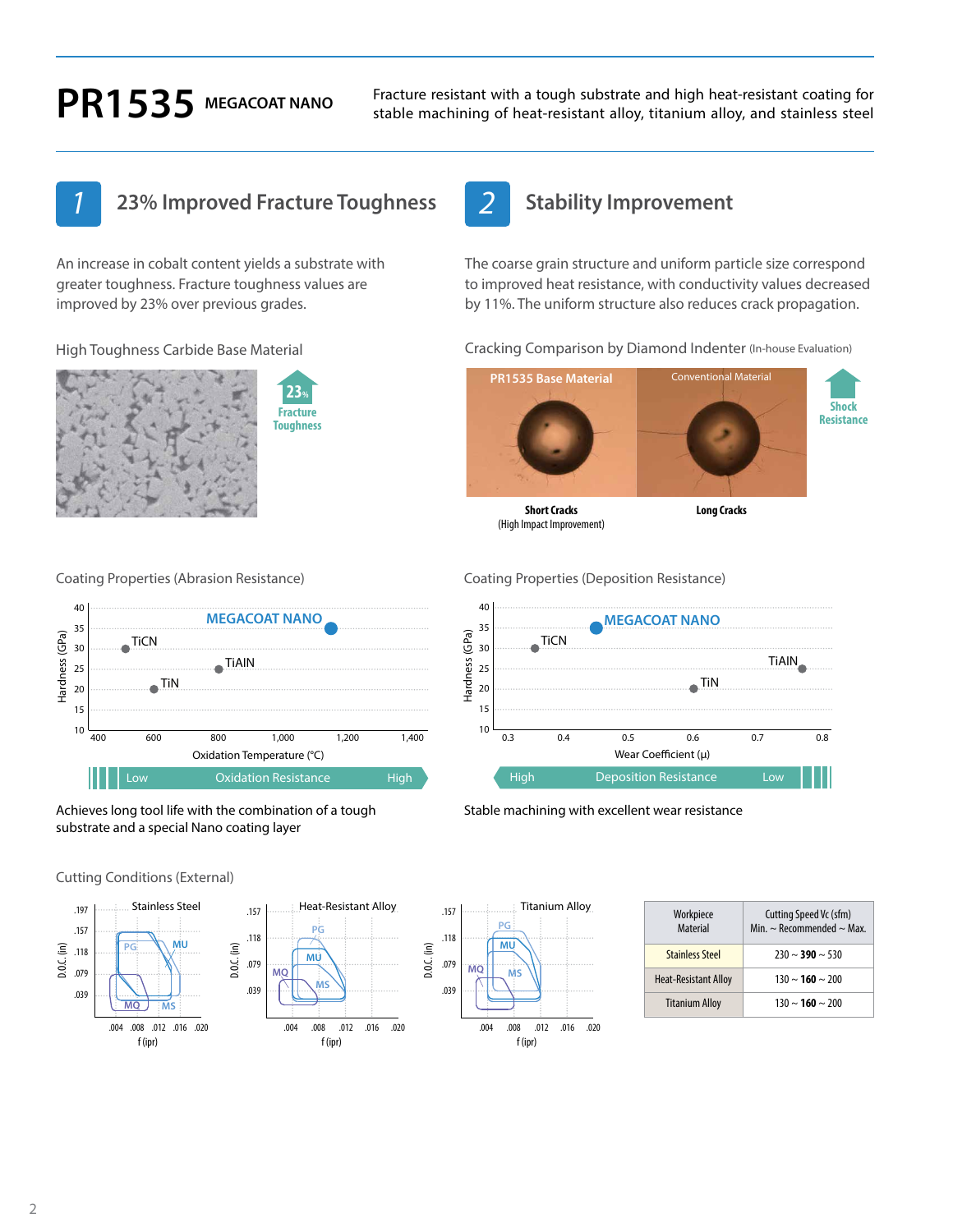

(User Evaluation)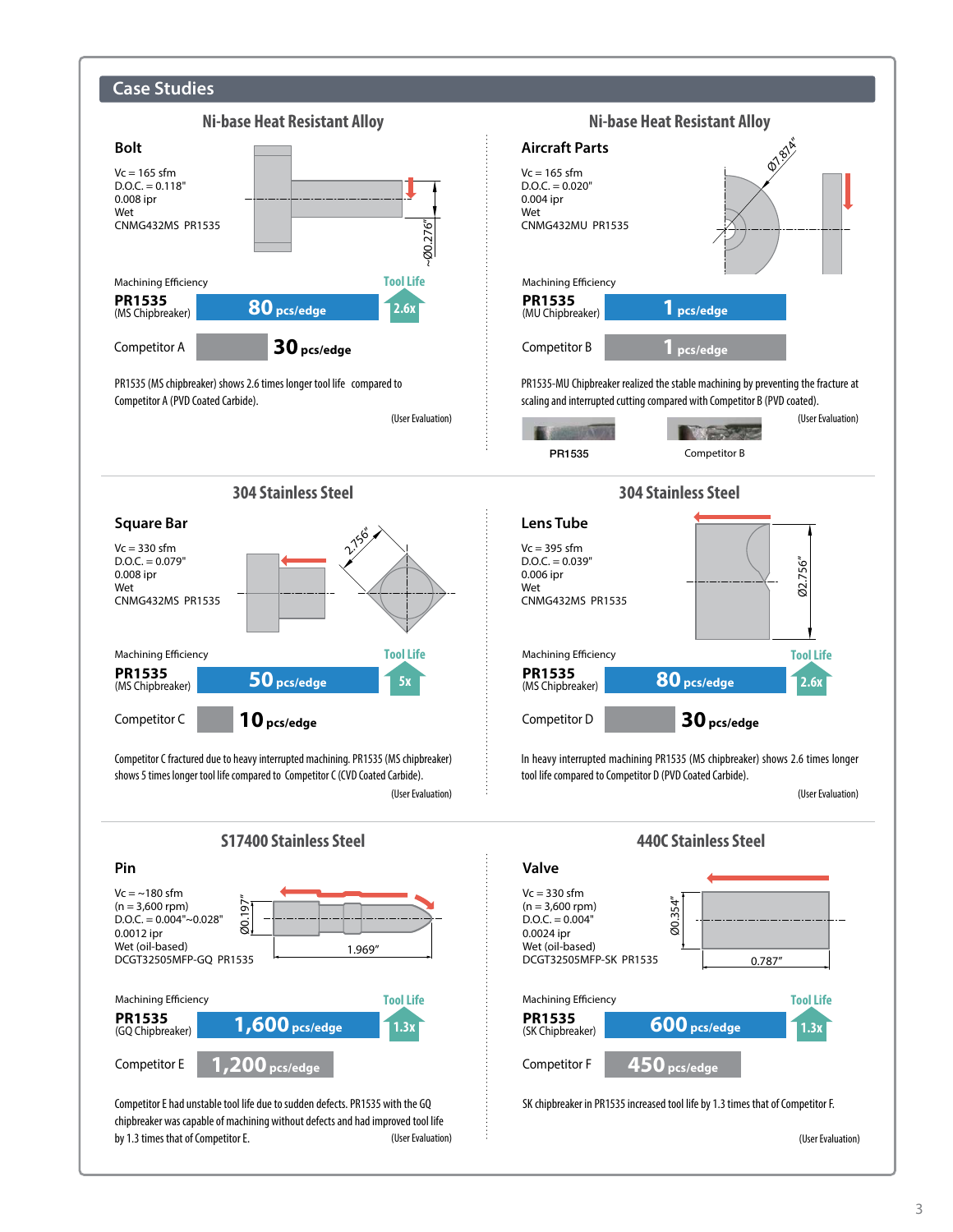### **Negative Inserts**

| ● Light Interruption / 1st Choice     |                 | M<br>$\mathsf{S}$          | <b>Stainless Steel</b><br><b>Heat-Resistant Alloy</b><br><b>Titanium Alloy</b> |                  | ٠<br>$\bullet$<br>$\bullet$                                                                        |                  | ● Light Interruption / 1st Choice |            |                                       | M<br>$\mathsf{S}$ | <b>Stainless Steel</b><br><b>Heat-Resistant Alloy</b><br><b>Titanium Alloy</b> |     |                  | ٠<br>$\bullet$<br>$\bullet$ |                  |                         |
|---------------------------------------|-----------------|----------------------------|--------------------------------------------------------------------------------|------------------|----------------------------------------------------------------------------------------------------|------------------|-----------------------------------|------------|---------------------------------------|-------------------|--------------------------------------------------------------------------------|-----|------------------|-----------------------------|------------------|-------------------------|
|                                       |                 |                            |                                                                                | Dimensions (in)  |                                                                                                    |                  | <b>MEGACOAT</b><br><b>NANO</b>    |            |                                       |                   |                                                                                |     | Dimensions (in)  |                             |                  | MEGACOAT<br><b>NANO</b> |
| <b>Shape</b>                          |                 | <b>Part Number</b>         | IC                                                                             | <b>Thickness</b> | Hole                                                                                               | Corner-R<br>(RE) | <b>PR1535</b>                     |            | Shape                                 |                   | <b>Part Number</b>                                                             | IC  | <b>Thickness</b> | Hole                        | Corner-R<br>(RE) | <b>PR1535</b>           |
|                                       |                 | <b>CNMG 431HQ</b>          |                                                                                |                  |                                                                                                    | 1/64             | 0                                 |            |                                       |                   | DNMG 431PG<br>432PG                                                            | 1/2 | 3/16             | 0.203                       | 1/64<br>1/32     | $\bullet$               |
|                                       |                 | 432HQ<br>433HQ             | 1/2                                                                            | 3/16             | 0.203                                                                                              | 1/32<br>3/64     | $\bullet$<br>$\bullet$            |            |                                       |                   | 433PG<br>DNMG 441PG                                                            |     |                  |                             | 3/64<br>1/64     | $\bullet$<br>$\bullet$  |
| Finishing-Medium                      |                 | <b>CNMG 431MQ</b>          |                                                                                |                  |                                                                                                    | 1/64             | $\bullet$                         |            | Medium-Roughing                       |                   | 442PG<br>443PG                                                                 | 1/2 | 1/4              | 0.203                       | 1/32<br>3/64     | $\bullet$<br>$\bullet$  |
|                                       |                 |                            | 1/2                                                                            | 3/16             | 0.203                                                                                              |                  |                                   |            |                                       |                   | DNMG 431TK<br><b>432TK</b>                                                     | 1/2 | 3/16             | 0.203                       | 1/64<br>1/32     | $\bullet$<br>$\bullet$  |
| Finishing-Medium                      |                 | 432MQ<br>CNMG 431MS        |                                                                                |                  |                                                                                                    | 1/32<br>1/64     | $\bullet$<br>$\bullet$            |            | Medium-Roughing                       |                   | DNMG 441TK<br><b>442TK</b>                                                     | 1/2 | 1/4              | 0.203                       | 1/64<br>1/32     | $\bullet$<br>$\bullet$  |
|                                       |                 | <b>432MS</b>               | 1/2                                                                            | 3/16             | 0.203                                                                                              | 1/32             | $\bullet$                         |            |                                       |                   | <b>DNMG 432SG</b>                                                              |     |                  |                             | 1/32             |                         |
| Medium-Roughing                       | NEW             | 433MS<br>434MS             |                                                                                |                  |                                                                                                    | 3/64<br>1/16     | $\bullet$<br>$\bullet$            |            | Roughing                              |                   | 433SG                                                                          | 1/2 | 3/16             | 0.203                       | 3/64             | ●                       |
|                                       |                 | CNMG 431MU<br><b>432MU</b> |                                                                                |                  |                                                                                                    | 1/64<br>1/32     | $\bullet$<br>$\bullet$            |            |                                       |                   | <b>DNMG 4305R-LD</b>                                                           | 1/2 | 3/16             | 0.203                       | 0.008            |                         |
|                                       |                 | 433MU<br><b>434MU</b>      | 1/2                                                                            | 3/16             | 0.203                                                                                              | 3/64<br>1/16     | $\bullet$<br>$\bullet$            |            | Large D.O.C.                          |                   | 431R-LD                                                                        |     |                  |                             | 1/64             |                         |
|                                       |                 | CNMG 542MU<br>543MU        | 5/8                                                                            | 1/4              | 0.250                                                                                              | 1/32<br>3/64     | $\bullet$<br>$\bullet$            |            |                                       |                   | DNGG 431FP-TK                                                                  | 1/2 | 3/16             | 0.203                       | 1/64             |                         |
|                                       |                 | <b>544MU</b><br>CNMG 643MU |                                                                                |                  | 1/16<br>Sharp Edge /<br><b>432FP-TK</b><br>$\bullet$<br>Mirror Surface Finish<br>3/64<br>$\bullet$ |                  |                                   |            | 1/32                                  |                   |                                                                                |     |                  |                             |                  |                         |
| Medium-Roughing                       | <b>NEW</b>      | 644MU                      | 3/4                                                                            | 1/4              | 0.313                                                                                              | 1/16             | $\bullet$                         |            |                                       |                   | DNGG 4305MFP-SK                                                                | 1/2 | 3/16             | 0.203                       | < 0.008          |                         |
|                                       |                 | <b>CNMG 431PG</b><br>432PG | 1/2                                                                            | 3/16             | 0.203                                                                                              | 1/64<br>1/32     | $\bullet$<br>$\bullet$            |            | Sharp Edge /<br>Mirror Surface Finish |                   | 431MFP-SK                                                                      |     |                  |                             | <1/64            |                         |
| Medium-Roughing                       |                 | 433PG                      |                                                                                |                  |                                                                                                    | 3/64             | $\bullet$                         | <b>NEV</b> |                                       |                   |                                                                                |     |                  |                             |                  |                         |
|                                       |                 | CNMG 431TK                 |                                                                                |                  |                                                                                                    | 1/64             |                                   |            |                                       |                   | <b>SNMG 432HQ</b>                                                              | 1/2 | 3/16             | 0.203                       | 1/32             |                         |
|                                       |                 | <b>432TK</b>               | 1/2                                                                            | 3/16             | 0.203                                                                                              | 1/32             | $\bullet$                         |            | Finishing-Medium                      |                   |                                                                                |     |                  |                             |                  |                         |
| Medium-Roughing                       |                 | <b>CNMG 432SG</b>          | 1/2                                                                            | 3/16             | 0.203                                                                                              | 1/32             | $\bullet$                         | <b>NEV</b> |                                       |                   | <b>SNMG 431MQ</b>                                                              | 1/2 | 3/16             | 0.203                       | 1/64             |                         |
|                                       |                 | 433SG<br><b>CNMG 543SG</b> | 5/8                                                                            | 1/4              | 0.250                                                                                              | 3/64<br>3/64     | $\bullet$<br>$\bullet$            |            | Finishing-Medium                      |                   | 432MQ                                                                          |     |                  |                             | 1/32             |                         |
|                                       |                 | 544SG<br><b>CNMG 643SG</b> | 3/4                                                                            | 1/4              | 0.313                                                                                              | 1/16<br>3/64     | $\bullet$<br>$\bullet$            |            | <b>NEW</b>                            | SNMG 431MS        | 432MS                                                                          | 1/2 | 3/16             | 0.203                       | 1/64<br>1/32     |                         |
| Roughing                              | <b>CNMG 431</b> | 644SG                      |                                                                                |                  |                                                                                                    | 1/16<br>1/64     | $\bullet$<br>$\bullet$            |            | Medium-Roughing                       |                   | 433MS<br>434MS                                                                 |     |                  |                             | 3/64<br>1/16     | $\bullet$<br>$\bullet$  |
|                                       |                 | 432                        | 1/2                                                                            | 3/16             | 0.203                                                                                              | 1/32             | $\bullet$                         |            |                                       | <b>NEW</b>        | SNMG 643MU                                                                     |     |                  |                             | 3/64             |                         |
| Medium-Roughing                       |                 | 433                        |                                                                                |                  |                                                                                                    | 3/64             | 0                                 |            |                                       |                   | 644MU                                                                          | 3/4 | 1/4              | 0.313                       | 1/16             |                         |
|                                       |                 | CNGG 431FP-TK              |                                                                                |                  |                                                                                                    | 1/64             | ●                                 |            | Medium-Roughing                       |                   |                                                                                |     |                  |                             |                  |                         |
| Sharp Edge /                          |                 | <b>432FP-TK</b>            | 1/2                                                                            | 3/16             | 0.203                                                                                              | 1/32             | $\bullet$                         |            |                                       |                   | SNMG 432PG                                                                     | 1/2 | 3/16             | 0.203                       | 1/32             |                         |
| Mirror Surface Finish                 |                 | CNGG 4305MFP-SK            |                                                                                |                  |                                                                                                    | < 0.008          |                                   |            | Medium-Roughing                       |                   | 433PG                                                                          |     |                  |                             | 3/64             |                         |
|                                       |                 |                            | 1/2                                                                            | 3/16             | 0.203                                                                                              |                  |                                   |            |                                       |                   | <b>SNMG 432SG</b><br>433SG                                                     | 1/2 | 3/16             | 0.203                       | 1/32<br>3/64     |                         |
| Sharp Edge /<br>Mirror Surface Finish |                 | 431MFP-SK                  |                                                                                |                  |                                                                                                    | <1/64            |                                   |            |                                       |                   | <b>SNMG 643SG</b><br>644SG                                                     | 3/4 | 1/4              | 0.313                       | 3/64<br>1/16     | $\bullet$               |
| <b>NEV</b>                            |                 | <b>DNMG 431HQ</b><br>432HQ | 1/2                                                                            | 3/16             | 0.203                                                                                              | 1/64<br>1/32     | $\bullet$<br>$\bullet$            | <b>NEW</b> | Roughing                              | <b>SNMG 432</b>   |                                                                                |     |                  |                             | 1/32             |                         |
| Finishing-Medium                      |                 | DNMG 441HQ<br>442HQ        | 1/2                                                                            | 1/4              | 0.203                                                                                              | 1/64<br>1/32     | $\bullet$<br>$\bullet$            |            |                                       |                   |                                                                                | 1/2 | 3/16             | 0.203                       |                  |                         |
|                                       |                 | DNMG 431MQ<br>432MQ        | 1/2                                                                            | 3/16             | 0.203                                                                                              | 1/64<br>1/32     | $\bullet$<br>$\bullet$            |            | Roughing                              |                   | 433                                                                            |     |                  |                             | 3/64             |                         |
| Finishing-Medium                      |                 | DNMG 441MQ<br>442MQ        | 1/2                                                                            | 1/4              | 0.203                                                                                              | 1/64<br>1/32     | $\bullet$<br>$\bullet$            | <b>NEW</b> |                                       |                   | <b>TNMG 331HQ</b>                                                              | 3/8 | 3/16             | 0.150                       | 1/64             |                         |
|                                       |                 | DNMG 431MS<br>432MS        | 1/2                                                                            | 3/16             | 0.203                                                                                              | 1/64<br>1/32     | $\bullet$<br>$\bullet$            |            | Finishing-Medium                      |                   | 332HQ                                                                          |     |                  |                             | 1/32             |                         |
|                                       | DNMG 441MS      | 433MS                      |                                                                                |                  |                                                                                                    | 3/64<br>1/64     | $\bullet$<br>$\bullet$            |            |                                       |                   | <b>TNMG 331MQ</b>                                                              |     |                  |                             | 1/64             |                         |
| Medium-Roughing                       |                 | 442MS<br>443MS             | 1/2                                                                            | 1/4              | 0.203                                                                                              | 1/32<br>3/64     | $\bullet$<br>$\bullet$            |            |                                       |                   | 332MQ                                                                          | 3/8 | 3/16             | 0.150                       | 1/32             |                         |
|                                       |                 | DNMG 431MU<br>432MU        | 1/2                                                                            | 3/16             | 0.203                                                                                              | 1/64<br>1/32     | $\bullet$<br>$\bullet$            |            | Finishing-Medium                      |                   | TNMG 331MS                                                                     |     |                  |                             | 1/64             |                         |
| Medium-Roughing                       |                 | DNMG 441MU<br>442MU        | 1/2                                                                            | 1/4              | 0.203                                                                                              | 1/64<br>1/32     | $\bullet$<br>$\bullet$            |            |                                       |                   | 332MS                                                                          | 3/8 | 3/16             | 0.150                       | 1/32             | ●                       |
|                                       |                 |                            |                                                                                |                  |                                                                                                    |                  |                                   |            | Medium-Roughing                       |                   | 333MS                                                                          |     |                  |                             | 3/64             |                         |

**Insert with corner-R(RE) dimension shown with less than sign (e.g. <0.002, <0.004, <0.008 //times //times inserts sold in 10 piece boxes in the standard Item inserts sold in 10 piece boxes** etc.) indicate inserts with minus tolerance for corner-R (RE).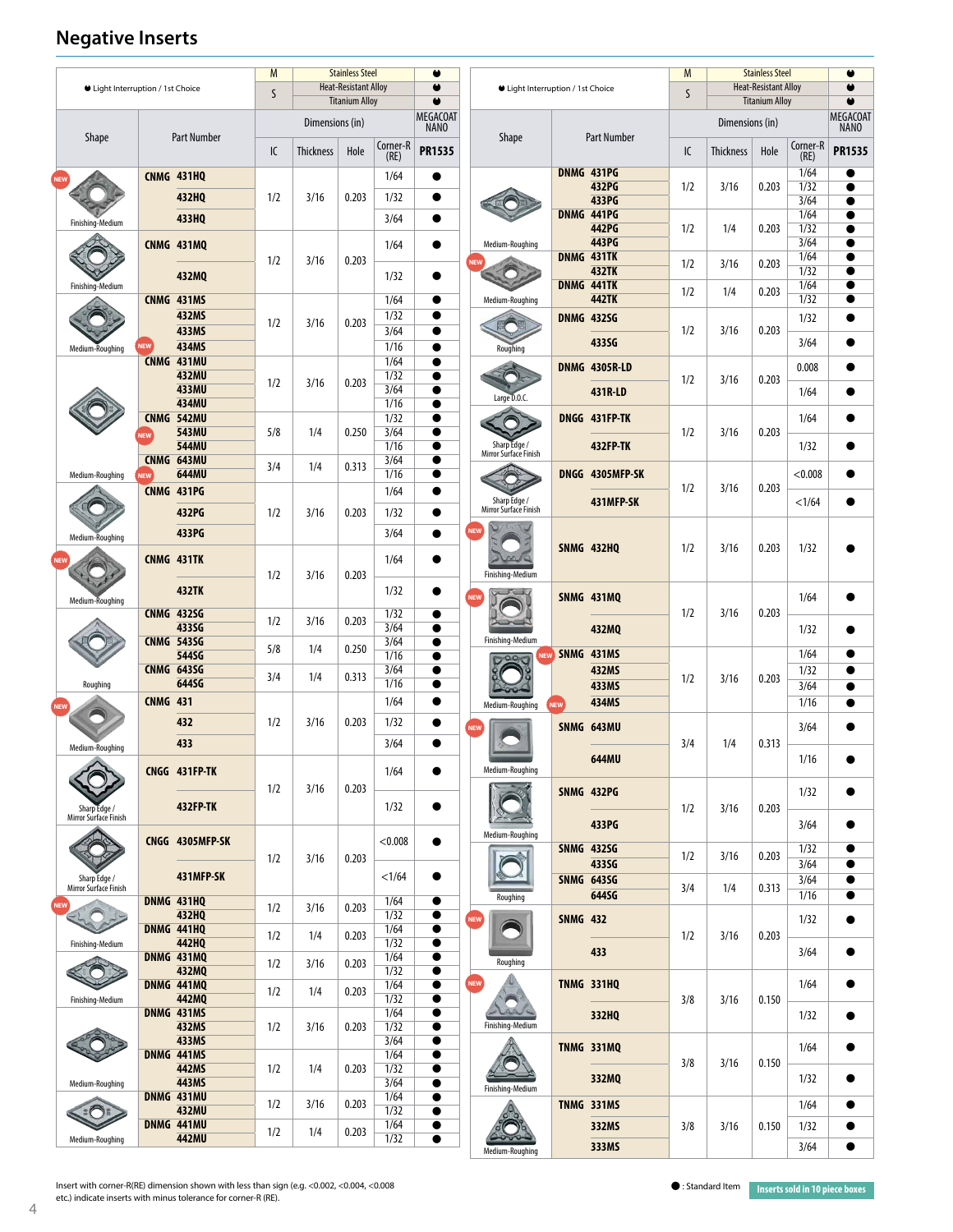### **Negative Inserts**

| ● Light Interruption / 1st Choice     |                 | M<br>$\mathsf{S}$                            | <b>Stainless Steel</b><br><b>Heat-Resistant Alloy</b><br><b>Titanium Alloy</b> |                  |       | $\bullet$<br>$\bullet$<br>$\bullet$ | U Light Interruption / 1st Choice    |                                       | M<br>$\mathsf{S}$          | <b>Stainless Steel</b><br><b>Heat-Resistant Alloy</b><br><b>Titanium Alloy</b> |       |                  | $\bullet$<br>$\bullet$ |                    |                                |
|---------------------------------------|-----------------|----------------------------------------------|--------------------------------------------------------------------------------|------------------|-------|-------------------------------------|--------------------------------------|---------------------------------------|----------------------------|--------------------------------------------------------------------------------|-------|------------------|------------------------|--------------------|--------------------------------|
|                                       |                 |                                              |                                                                                | Dimensions (in)  |       |                                     | <b>MEGACOAT</b><br>NANO <sup>®</sup> |                                       |                            |                                                                                |       | Dimensions (in)  |                        |                    | <b>MEGACOAT</b><br><b>NANO</b> |
| Shape                                 |                 | <b>Part Number</b>                           | IC                                                                             | <b>Thickness</b> | Hole  | Corner-R<br>(RE)                    | <b>PR1535</b>                        | Shape                                 |                            | <b>Part Number</b>                                                             | IC    | <b>Thickness</b> | Hole                   | Corner-R<br>(RE)   | <b>PR1535</b>                  |
|                                       |                 | <b>TNMG 331MU</b>                            |                                                                                |                  |       | 1/64                                | $\bullet$                            |                                       |                            | <b>WNMG 431MO</b>                                                              | 1/2   | 3/16             | 0.203                  | 1/64               |                                |
| Medium-Roughing                       |                 | 332MU                                        | 3/8                                                                            | 3/16             | 0.150 | 1/32                                | $\bullet$                            | Finishing-Medium                      |                            | 432MQ                                                                          |       |                  |                        | 1/32               |                                |
|                                       |                 | <b>TNMG 331PG</b>                            |                                                                                |                  |       | 1/64                                | $\bullet$                            |                                       |                            | WNMG 431MS                                                                     |       |                  |                        | 1/64               |                                |
|                                       |                 | 332PG<br>333PG                               | 3/8                                                                            | 3/16             | 0.150 | 1/32<br>3/64                        | $\bullet$<br>$\bullet$               | Medium-Roughing                       |                            | 432MS<br>433MS                                                                 | 1/2   | 3/16             | 0.203                  | 1/32<br>3/64       |                                |
| Medium-Roughing                       |                 | TNMG 331TK                                   |                                                                                |                  |       | 1/64                                | $\bullet$                            |                                       |                            | WNMG 431MU                                                                     |       |                  |                        | 1/64               |                                |
|                                       |                 | 332TK                                        | 3/8                                                                            | 3/16             | 0.150 |                                     | $\bullet$                            |                                       |                            | 432MU                                                                          | 1/2   | 3/16             | 0.203                  | 1/32               | 0                              |
| Medium-Roughing                       |                 |                                              |                                                                                |                  |       | 1/32                                |                                      | Medium-Roughing                       |                            | WNMG 431PG                                                                     |       |                  |                        | 1/64               |                                |
| <b>NEW</b>                            |                 | TNMG 331 <sup>P</sup> / <sub>L</sub> -ST     | 3/8                                                                            | 3/16             | 0.150 | 1/64                                | $\bullet$                            |                                       |                            | 432PG                                                                          | 1/2   | 3/16             | 0.203                  | 1/32               |                                |
| Medium-Roughing                       |                 | 332 <sup>P</sup> /L - ST                     |                                                                                |                  |       | 1/32                                | $\bullet$                            | Medium-Roughing                       |                            | 433PG                                                                          |       |                  |                        | 3/64               | $\bullet$                      |
|                                       |                 | <b>TNMG 332SG</b><br>333SG                   | 3/8                                                                            | 3/16             | 0.150 | 1/32<br>3/64                        | $\bullet$<br>$\bullet$               | NEV                                   | WNMG 431TK<br><b>432TK</b> | 1/2                                                                            | 3/16  | 0.203            | 1/64                   |                    |                                |
|                                       |                 | <b>TNMG 432SG</b>                            | 1/2                                                                            | 3/16             | 0.203 | 1/32                                | $\bullet$                            | Medium-Roughing                       |                            |                                                                                |       |                  | 1/32                   | 0                  |                                |
| Roughing                              | <b>TNMG 331</b> | 433SG                                        |                                                                                |                  |       | 3/64<br>1/64                        | $\bullet$<br>●                       |                                       |                            | <b>WNMG 432SG</b>                                                              | 1/2   | 3/16             | 0.203                  | 1/32               |                                |
|                                       |                 | 332                                          | 3/8                                                                            | 3/16             | 0.150 | 1/32                                | $\bullet$                            | Roughing                              |                            | 433SG                                                                          |       |                  |                        | 3/64               | œ                              |
| Roughing                              |                 |                                              |                                                                                |                  |       |                                     |                                      |                                       | <b>WNMG 431</b>            |                                                                                |       |                  |                        | 1/64               |                                |
|                                       |                 | <b>TNMG 3305R-LD</b>                         | 3/8                                                                            | 3/16             | 0.150 | 0.008                               | $\bullet$                            |                                       |                            | 432<br>433                                                                     | 1/2   | 3/16             | 0.203                  | 1/32<br>3/64       |                                |
| Large D.O.C.                          |                 | 331R LD                                      |                                                                                |                  |       | 1/64                                |                                      | Roughing                              |                            | CNGU 24202MFR-U                                                                |       |                  |                        | < 0.004            |                                |
|                                       |                 | TNGG 331FP-TK                                |                                                                                |                  |       | 1/64                                | $\bullet$                            |                                       |                            | 24205MFR-U                                                                     | 0.295 | 1/8              | 0.142                  | < 0.008            |                                |
|                                       |                 |                                              | 3/8                                                                            | 3/16             | 0.150 |                                     |                                      | Sharp Edge                            |                            | 2421MFR-U                                                                      |       |                  |                        | <1/64              | $\bullet$                      |
| Sharp Edge /<br>Mirror Surface Finish |                 | 332FP-TK                                     |                                                                                |                  |       | 1/32                                | $\bullet$                            |                                       |                            | CNGU 24202MFR-F<br>24205MFR-F                                                  | 0.295 | 1/8              | 0.142                  | < 0.004<br>< 0.008 |                                |
|                                       |                 | TNGG 3305 <sup>P</sup> / <sub>L</sub> -S     |                                                                                |                  |       | 0.008                               | $\bullet$                            | Sharp Edge                            |                            | 2421MFR-F                                                                      |       |                  |                        | <1/64              |                                |
|                                       |                 | 331 <sup>R</sup> / <sub>5</sub><br>332 K - S | 3/8                                                                            | 3/16             | 0.150 | 1/64<br>1/32                        | $\bullet$<br>$\bullet$               |                                       |                            | CNGU 24202MFP-SK                                                               |       |                  |                        | < 0.004            |                                |
| <b>Surface Finishing Oriented</b>     |                 | TNGG 3302MFP-SK                              |                                                                                |                  |       | < 0.004                             | $\bullet$                            |                                       |                            | 24205MFP-SK                                                                    | 0.295 | 1/8              | 0.142                  | < 0.008            |                                |
|                                       |                 | 3305MFP-SK                                   | 3/8                                                                            | 3/16             | 0.150 | < 0.008                             | $\bullet$                            | Sharp Edge /<br>Mirror Surface Finish |                            |                                                                                |       |                  |                        |                    |                                |
| Sharp Edge /<br>Mirror Surface Finish |                 | 331MFP-SK                                    |                                                                                |                  |       | <1/64                               | $\bullet$                            |                                       |                            | <b>CNMU 24205E-GK</b>                                                          | 0.295 | 1/8              | 0.142                  | < 0.008            |                                |
| NEW                                   |                 | TNGG 331 <sup>R</sup> / <sub>L</sub> -25R    |                                                                                |                  |       | 1/64                                |                                      | <b>Honed Edge</b>                     |                            | 2421E-GK                                                                       |       |                  |                        | <1/64              |                                |
| Medium-Roughing                       |                 | 332 <sup>R</sup> / <sub>25R</sub>            | 3/8                                                                            | 3/16             | 0.150 | 1/32                                | $\bullet$                            |                                       |                            | DNGU 22202MFR-U<br>22205MFR-U                                                  | 0.276 | 1/8              | 0.142                  | < 0.004<br>< 0.008 | 0                              |
| Low Cutting Force                     |                 | VNMG 331MQ                                   |                                                                                |                  |       | 1/64                                |                                      | Sharp Edge                            |                            | <b>2221MFR-U</b>                                                               |       |                  |                        | <1/64              | $\bullet$                      |
| Finishing-Medium                      |                 | 332MQ                                        | 3/8                                                                            | 3/16             | 0.150 | 1/32                                | $\bullet$                            |                                       |                            | DNGU 22202MFR-F<br>22205MFR-F                                                  | 0.276 | 1/8              | 0.142                  | < 0.004<br>< 0.008 | e                              |
| ◘                                     |                 | <b>VNMG 331MS</b><br>332MS                   | 3/8                                                                            | 3/16             | 0.150 | 1/64<br>1/32                        | $\bullet$<br>$\bullet$               | Sharp Edge                            |                            | <b>2221MFR-F</b><br>DNGU 22202MFP-SK                                           |       |                  |                        | <1/64<br>< 0.004   | $\bullet$<br>$\bullet$         |
| Medium-Roughing                       |                 | 333MS                                        |                                                                                |                  |       | 3/64                                | $\bullet$                            |                                       |                            | 22205MFP-SK                                                                    | 0.276 | 1/8              | 0.142                  | < 0.008            | $\bullet$                      |
|                                       |                 | VNMG 331MU                                   | 3/8                                                                            | 3/16             | 0.150 | 1/64                                | $\bullet$                            | Sharp Edge /<br>Mirror Surface Finish |                            | <b>2221MFP-SK</b>                                                              |       |                  |                        | <1/64              |                                |
| Medium-Roughing                       |                 | 332MU<br><b>VNMG 331SG</b>                   |                                                                                |                  |       | 1/32<br>1/64                        | $\bullet$<br>$\bullet$               |                                       |                            | <b>DNMU 22205E-GK</b>                                                          | 0.276 | 1/8              | 0.142                  | 0.008              |                                |
| Roughing                              |                 | 332SG                                        | 3/8                                                                            | 3/16             | 0.150 | 1/32                                | $\bullet$                            | <b>Honed Edge</b>                     |                            | 2221E-GK                                                                       |       |                  |                        | 1/64               |                                |
|                                       |                 | VNGG 3305MFP-SK                              |                                                                                |                  |       | < 0.008                             | $\bullet$                            |                                       |                            | <b>TNGU 18202MFR-U</b>                                                         |       |                  |                        | < 0.004            |                                |
| Sharp Edge /<br>Mirror Surface Finish |                 | 331MFP-SK                                    | 3/8                                                                            | 3/16             | 0.150 | <1/64                               | $\bullet$                            |                                       |                            | 18205MFR-U<br>1821MFR-U                                                        | 7/32  | 1/8              | 0.118                  | < 0.008<br><1/64   |                                |
|                                       |                 | <b>WNMG 431HQ</b>                            |                                                                                |                  |       | 1/64                                |                                      | Sharp Edge                            |                            | <b>TNGU 18202MFR-F</b>                                                         |       | 1/8              |                        | < 0.004            |                                |
|                                       |                 | 432HQ                                        | 1/2                                                                            | 3/16             | 0.203 | 1/32                                | ●                                    |                                       |                            | 18205MFR-F                                                                     | 7/32  |                  | 0.118                  | < 0.008            |                                |
| Finishing-Medium                      |                 |                                              |                                                                                |                  |       |                                     | Sharp Edge                           |                                       | <b>1821MFR-F</b>           |                                                                                |       |                  | <1/64                  | $\bullet$          |                                |

Insert with corner-R(RE) dimension shown with less than sign (e.g. <0.002, <0.004, <0.008 **expared than the corner-R** (RE). Inserts sold in 10 piece boxes<br>etc.) indicate inserts with minus tolerance for corner-R (RE).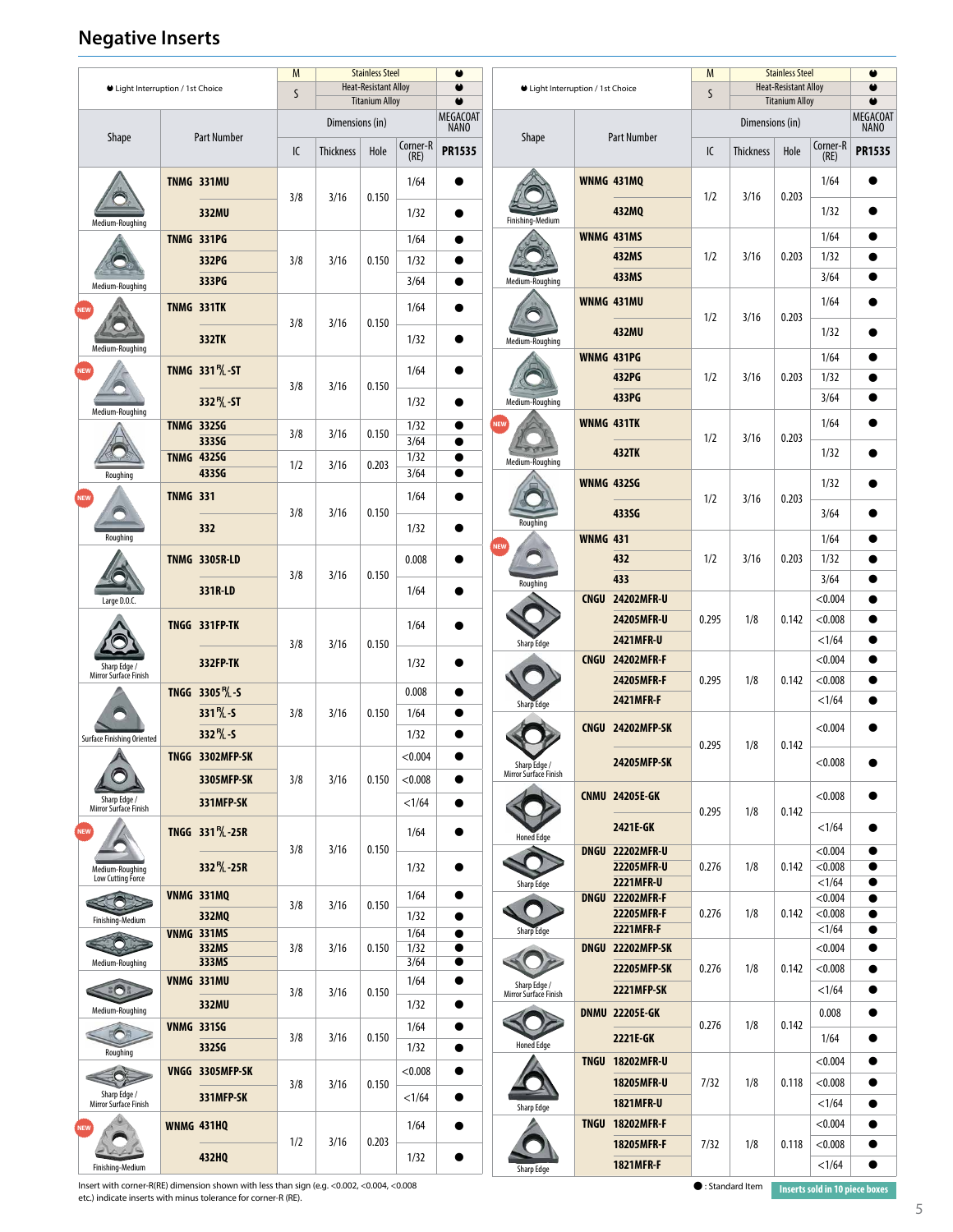#### **Positive Inserts**

|                                    |  |                                       | M            |                  | <b>Stainless Steel</b>             |                 |           |                 |                                       |                 |                                     | M    |                  | <b>Stainless Steel</b>      |          |              | ۰               |
|------------------------------------|--|---------------------------------------|--------------|------------------|------------------------------------|-----------------|-----------|-----------------|---------------------------------------|-----------------|-------------------------------------|------|------------------|-----------------------------|----------|--------------|-----------------|
| ● Light Interruption / 1st Choice  |  |                                       |              |                  | <b>Heat-Resistant Alloy</b>        |                 |           | $\bullet$       | ● Light Interruption / 1st Choice     |                 |                                     |      |                  | <b>Heat-Resistant Alloy</b> |          |              | $\bullet$       |
|                                    |  |                                       | <sub>S</sub> |                  |                                    |                 |           |                 |                                       |                 |                                     | S    |                  |                             |          |              |                 |
|                                    |  |                                       |              |                  | <b>Titanium Alloy</b><br>$\bullet$ |                 |           |                 |                                       |                 |                                     |      |                  | <b>Titanium Alloy</b>       |          |              | $\bullet$       |
|                                    |  |                                       |              |                  |                                    |                 |           | <b>MEGACOAT</b> |                                       |                 |                                     |      |                  | Dimensions (in)             |          |              | <b>MEGACOAT</b> |
|                                    |  |                                       |              |                  | Dimensions (in)                    |                 |           | <b>NANO</b>     |                                       |                 |                                     |      |                  |                             |          |              | <b>NANO</b>     |
| <b>Shape</b><br><b>Part Number</b> |  |                                       |              |                  |                                    |                 |           | <b>Shape</b>    | <b>Part Number</b>                    |                 |                                     |      |                  |                             |          |              |                 |
|                                    |  |                                       |              |                  |                                    | Corner-R Relief |           |                 |                                       |                 |                                     |      |                  |                             | Corner-R | Relief       |                 |
|                                    |  |                                       | IC           | <b>Thickness</b> | Hole                               | (RE)            | Angle     | <b>PR1535</b>   |                                       |                 |                                     | IC   | <b>Thickness</b> | Hole                        | (RE)     | Angle        | <b>PR1535</b>   |
|                                    |  |                                       |              |                  |                                    |                 |           |                 |                                       |                 |                                     |      |                  |                             |          |              |                 |
|                                    |  | <b>CCGT 215013MF</b>                  |              |                  |                                    | < 0.002         |           | ●               |                                       |                 | <b>CCET 215013MFR-J</b>             |      |                  |                             | < 0.002  |              |                 |
|                                    |  |                                       |              |                  |                                    |                 |           |                 |                                       |                 |                                     |      |                  |                             |          | $7^\circ$    |                 |
|                                    |  | 21502MF                               | 1/4          | 3/32             | 0.110                              | < 0.004         | $7^\circ$ | 0               |                                       |                 | 21502MF <sup>R</sup> / -J           | 1/4  | 3/32             | 0.110                       | < 0.004  |              |                 |
|                                    |  | 21505MF                               |              |                  |                                    | < 0.008         |           | ●               |                                       |                 | 21505MF <sup>R</sup> / <sub>1</sub> |      |                  |                             | < 0.008  |              |                 |
|                                    |  | <b>2151MF</b>                         |              |                  |                                    |                 |           |                 |                                       |                 |                                     |      |                  |                             |          |              |                 |
|                                    |  |                                       |              |                  |                                    | <1/64           |           |                 |                                       |                 | CCET 32502MF <sup>R</sup> /L -J     |      |                  |                             | < 0.004  |              | ●               |
|                                    |  | <b>CCGT 325013MF</b>                  |              |                  |                                    | < 0.002         |           |                 |                                       |                 | 32505MF <sup>R</sup> / -J           | 3/8  | 5/32             | 0.173                       | < 0.008  | $7^\circ$    | ●               |
|                                    |  | 32502MF                               |              |                  |                                    |                 |           |                 |                                       |                 |                                     |      |                  |                             |          |              |                 |
|                                    |  |                                       | 3/8          | 5/32             | 0.173                              | < 0.004         | $7^\circ$ |                 | Sharp Edge                            |                 | 3251MF <sup>R</sup> / J             |      |                  |                             | <1/64    |              | $\bullet$       |
|                                    |  | 32505MF                               |              |                  |                                    | < 0.008         |           | ●               |                                       |                 | <b>CPMH 25151</b>                   |      |                  |                             | 1/64     |              |                 |
|                                    |  | 3251MF                                |              |                  |                                    | <1/64           |           | ●               |                                       |                 |                                     | 5/16 | 3/32             | 0.138                       |          | $11^{\circ}$ |                 |
| Sharp Edge                         |  |                                       |              |                  |                                    |                 |           |                 |                                       |                 | 25152                               |      |                  |                             | 1/32     |              |                 |
|                                    |  | <b>CCGT 21502MP-CK</b>                |              |                  |                                    | < 0.004         |           |                 |                                       |                 |                                     |      |                  |                             |          |              |                 |
|                                    |  |                                       | 1/4          | 3/32             | 0.110                              |                 | $7^\circ$ |                 |                                       | <b>CPMH 321</b> |                                     | 3/8  | 1/8              | 0.177                       | 1/64     | $11^{\circ}$ | $\bullet$       |
|                                    |  | 21505MP-CK                            |              |                  |                                    | < 0.008         |           |                 |                                       |                 | 322                                 |      |                  |                             | 1/32     |              |                 |
|                                    |  |                                       |              |                  |                                    |                 |           |                 | Medium                                |                 |                                     |      |                  |                             |          |              |                 |
|                                    |  | <b>CCGT 32502MP-CK</b>                |              |                  |                                    | < 0.004         | $7^\circ$ | $\bullet$       |                                       |                 | <b>CPMT 251505PP</b>                |      |                  |                             | 0.008    |              |                 |
| Sharp Edge /                       |  | 32505MP-CK                            | 3/8          | 5/32             | 0.173                              | < 0.008         |           | $\bullet$       |                                       |                 | 25151PP                             | 5/16 | 3/32             | 0.130                       | 1/64     | $11^{\circ}$ |                 |
| Mirror Surface Finish              |  |                                       |              |                  |                                    |                 |           |                 |                                       |                 |                                     |      |                  |                             |          |              |                 |
|                                    |  | <b>CCGT 110902MP-CF</b>               |              |                  |                                    | < 0.004         |           |                 |                                       |                 | <b>CPMT 3205PP</b>                  |      |                  |                             | 0.008    |              | $\bullet$       |
|                                    |  |                                       | 0.138        | 0.055            | 0.075                              |                 | $7^\circ$ |                 |                                       |                 | 321PP                               | 3/8  | 1/8              | 0.173                       | 1/64     | $11^{\circ}$ | $\bullet$       |
|                                    |  | 110905MP-CF                           |              |                  |                                    | < 0.008         |           |                 |                                       |                 |                                     |      |                  |                             |          |              |                 |
|                                    |  |                                       |              |                  |                                    |                 |           |                 | Finishing                             |                 | 322PP                               |      |                  |                             | 1/32     |              |                 |
|                                    |  | <b>CCGT 141102MP-CF</b>               |              |                  |                                    | < 0.004         |           | $\bullet$       |                                       |                 |                                     |      |                  |                             |          |              |                 |
| Sharp Edge /                       |  | 141105MP-CF                           | 0.169        | 0.071            | 0.091                              |                 | $7^\circ$ | $\bullet$       |                                       |                 | <b>CPMT 25151GP</b>                 | 5/16 | 3/32             | 0.130                       | 1/64     | $11^{\circ}$ |                 |
| Mirror Surface Finish              |  |                                       |              |                  |                                    | < 0.008         |           |                 |                                       |                 |                                     |      |                  |                             |          |              |                 |
|                                    |  | <b>CCGT 21502MFP-GQ</b>               |              |                  |                                    | < 0.004         |           | $\bullet$       |                                       |                 | <b>CPMT 321GP</b>                   |      |                  |                             | 1/64     |              |                 |
|                                    |  |                                       |              |                  |                                    |                 | $7^\circ$ |                 |                                       |                 |                                     | 3/8  | 1/8              | 0.173                       |          | $11^{\circ}$ |                 |
|                                    |  | 21505MFP-GQ                           | 1/4          | 3/32             | 0.110                              | < 0.008         |           | $\bullet$       |                                       |                 | 322GP                               |      |                  |                             | 1/32     |              |                 |
|                                    |  | 2151MFP-GQ                            |              |                  |                                    | <1/64           |           | $\bullet$       | Finishing                             |                 |                                     |      |                  |                             |          |              |                 |
|                                    |  | CCGT 32502MFP-GQ                      |              |                  |                                    | < 0.004         |           |                 |                                       |                 | <b>CPMH 25151HQ</b>                 |      |                  |                             | 1/64     |              | ●               |
|                                    |  |                                       |              |                  |                                    |                 |           |                 |                                       |                 |                                     | 5/16 | 3/32             | 0.138                       |          | $11^{\circ}$ |                 |
| Sharp Edge /                       |  | 32505MFP-GQ                           | 3/8          | 5/32             | 0.173                              | < 0.008         | $7^\circ$ | $\bullet$       |                                       |                 | 25152HQ                             |      |                  |                             | 1/32     |              |                 |
| <b>Mirror Surface Finish</b>       |  | 3251MFP-GQ                            |              |                  |                                    | <1/64           |           | $\bullet$       |                                       |                 | <b>CPMH 321HQ</b>                   |      |                  |                             | 1/64     |              |                 |
|                                    |  |                                       |              |                  |                                    |                 |           |                 |                                       |                 |                                     | 3/8  | 1/8              | 0.177                       |          | $11^{\circ}$ |                 |
|                                    |  | CCGT 21502MFP-GF                      |              |                  |                                    | < 0.004         |           | $\bullet$       | Finishing-Medium                      |                 | 322HQ                               |      |                  |                             | 1/32     |              |                 |
|                                    |  | 21505MFP-GF                           | 1/4          | 3/32             | 0.110                              | < 0.008         | $7^\circ$ | $\bullet$       |                                       |                 |                                     |      |                  |                             |          |              |                 |
|                                    |  |                                       |              |                  |                                    |                 |           |                 |                                       |                 | <b>CPMT 25151XP</b>                 | 5/16 | 3/32             | 0.130                       | 1/64     | $11^{\circ}$ |                 |
|                                    |  | <b>2151MFP GF</b>                     |              |                  |                                    | <1/64           |           | $\bullet$       |                                       |                 |                                     |      |                  |                             |          |              |                 |
|                                    |  | CCGT 32502MFP-GF                      |              |                  |                                    | < 0.004         |           |                 |                                       |                 | CPMT 321XP                          |      |                  |                             | 1/64     |              |                 |
|                                    |  | 32505MFP-GF                           | 3/8          | 5/32             | 0.173                              | < 0.008         | $7^\circ$ | $\bullet$       |                                       |                 |                                     | 3/8  | 1/8              | 0.173                       |          | $11^\circ$   |                 |
| Sharp Edge /                       |  |                                       |              |                  |                                    |                 |           |                 | Finishing                             |                 | 322XP                               |      |                  |                             | 1/32     |              |                 |
| Mirror Surface Finish              |  | 3251MFP-GF                            |              |                  |                                    | <1/64           |           | $\bullet$       |                                       |                 |                                     |      |                  |                             |          |              |                 |
|                                    |  | CCGT 21502MFP-SK                      |              |                  |                                    | < 0.004         |           | $\bullet$       |                                       |                 | <b>DCGT 215013MF</b>                |      |                  |                             | < 0.002  |              |                 |
|                                    |  | <b>21505MFP-SK</b>                    | 1/4          | 3/32             | 0.110                              | < 0.008         | $7^\circ$ | $\bullet$       |                                       |                 | 21502MF                             |      |                  |                             | < 0.004  |              |                 |
|                                    |  |                                       |              |                  |                                    |                 |           |                 |                                       |                 |                                     | 1/4  | 3/32             | 0.110                       |          | $7^\circ$    |                 |
|                                    |  | <b>2151MFP-SK</b>                     |              |                  |                                    | <1/64           |           | $\bullet$       |                                       |                 | 21505MF                             |      |                  |                             | < 0.008  |              |                 |
|                                    |  | CCGT 32502MFP-SK                      |              |                  |                                    | < 0.004         |           | $\bullet$       |                                       |                 | <b>2151MF</b>                       |      |                  |                             | <1/64    |              | ●               |
|                                    |  |                                       |              |                  |                                    |                 | $7^\circ$ | $\bullet$       |                                       |                 | <b>DCGT 325013MF</b>                |      |                  |                             | < 0.002  |              | ●               |
| Sharp Edge /                       |  | 32505MFP-SK                           | 3/8          | 5/32             | 0.173                              | < 0.008         |           |                 |                                       |                 |                                     |      |                  |                             |          |              |                 |
| Mirror Surface Finish              |  | 3251MFP-SK                            |              |                  |                                    | <1/64           |           | ●               |                                       |                 | 32502MF                             |      |                  |                             | < 0.004  |              |                 |
|                                    |  |                                       |              |                  |                                    |                 |           |                 |                                       |                 | 32505MF                             | 3/8  | 5/32             | 0.173                       | < 0.008  | $7^\circ$    |                 |
|                                    |  |                                       |              |                  |                                    |                 |           |                 |                                       |                 |                                     |      |                  |                             |          |              |                 |
|                                    |  | <b>CCMT 3252</b>                      | 3/8          | 5/32             | 0.173                              | 1/32            | $7^\circ$ |                 | Sharp Edge                            |                 | 3251MF                              |      |                  |                             | <1/64    |              | ●               |
|                                    |  |                                       |              |                  |                                    |                 |           |                 |                                       |                 | <b>DCGT 21502MP-CF</b>              |      |                  |                             | < 0.004  |              |                 |
|                                    |  |                                       |              |                  |                                    |                 |           |                 |                                       |                 |                                     | 1/4  | 3/32             | 0.110                       |          | $7^\circ$    |                 |
| Medium                             |  |                                       |              |                  |                                    |                 |           |                 |                                       |                 | 21505MP-CF                          |      |                  |                             | < 0.008  |              |                 |
|                                    |  | <b>CCMT 21505PP</b>                   |              |                  |                                    | 0.008           |           | 0               |                                       |                 | <b>DCGT 32502MP-CF</b>              |      |                  |                             | < 0.004  |              |                 |
|                                    |  | 2151PP                                | 1/4          | 3/32             | 0.110                              | 1/64            | $7^\circ$ |                 | Sharp Edge /                          |                 |                                     | 3/8  | 5/32             | 0.173                       |          | $7^\circ$    |                 |
|                                    |  |                                       |              |                  |                                    |                 |           |                 | Mirror Surface Finish                 |                 | 32505MP-CF                          |      |                  |                             | < 0.008  |              |                 |
|                                    |  | <b>CCMT 32505PP</b>                   |              |                  |                                    | 0.008           |           |                 |                                       |                 | DCGT 21502MP-CK                     |      |                  |                             | < 0.004  |              |                 |
|                                    |  | 3251PP                                | 3/8          | 5/32             | 0.173                              | 1/64            | $7^\circ$ | $\bullet$       |                                       |                 |                                     | 1/4  | 3/32             | 0.110                       |          | $7^\circ$    |                 |
|                                    |  |                                       |              |                  |                                    |                 |           |                 |                                       |                 | 21505MP-CK                          |      |                  |                             | < 0.008  |              |                 |
| Finishing                          |  | 3252PP                                |              |                  |                                    | 1/32            |           | $\bullet$       |                                       |                 |                                     |      |                  |                             |          |              |                 |
|                                    |  | <b>CCMT 21505HQ</b>                   |              |                  |                                    | 0.008           |           |                 |                                       |                 | DCGT 32502MP-CK                     | 3/8  | 5/32             | 0.173                       | < 0.004  | $7^\circ$    |                 |
|                                    |  | 2151HQ                                | 1/4          | 3/32             | 0.110                              | 1/64            | $7^\circ$ |                 | Sharp Edge /<br>Mirror Surface Finish |                 | 32505MP-CK                          |      |                  |                             | < 0.008  |              | $\bullet$       |
|                                    |  |                                       |              |                  |                                    |                 |           |                 |                                       |                 |                                     |      |                  |                             |          |              |                 |
|                                    |  | <b>CCMT 32505HQ</b>                   |              |                  |                                    | 0.008           |           |                 |                                       |                 | <b>DCGT 21502MFP-GQ</b>             |      |                  |                             | < 0.004  |              | $\bullet$       |
|                                    |  | 3251HQ                                | 3/8          | 5/32             | 0.173                              | 1/64            | $7^\circ$ | $\bullet$       |                                       |                 | 21505MFP-GQ                         | 1/4  | 3/32             | 0.110                       | < 0.008  | $7^\circ$    | $\bullet$       |
|                                    |  |                                       |              |                  |                                    |                 |           |                 |                                       |                 |                                     |      |                  |                             |          |              |                 |
| Finishing-Medium                   |  | 3252HQ                                |              |                  |                                    | 1/32            |           | $\bullet$       |                                       |                 | 2151MFP-GQ                          |      |                  |                             | <1/64    |              | 0               |
|                                    |  | <b>CCMT 21505GK</b>                   |              |                  |                                    | 0.008           |           | $\bullet$       |                                       |                 | DCGT 32502MFP-GQ                    |      |                  |                             | < 0.004  |              |                 |
|                                    |  |                                       | 1/4          | 3/32             | 0.110                              |                 | $7^\circ$ |                 |                                       |                 |                                     |      |                  |                             |          |              |                 |
|                                    |  | 2151GK                                |              |                  |                                    | 1/64            |           | $\bullet$       |                                       |                 | 32505MFP-GO                         | 3/8  | 5/32             | 0.173                       | < 0.008  | $7^\circ$    | $\bullet$       |
|                                    |  | <b>CCMT 32505GK</b>                   |              |                  |                                    | 0.008           |           | $\bullet$       | Sharp Edge /                          |                 |                                     |      |                  |                             | <1/64    |              |                 |
|                                    |  | 3251GK                                | 3/8          | 5/32             | 0.173                              | 1/64            | $7^\circ$ |                 | Mirror Surface Finish                 |                 | 3251MFP-GQ                          |      |                  |                             |          |              |                 |
| Finishing-Medium                   |  |                                       |              |                  |                                    |                 |           | $\bullet$       |                                       |                 | DCGT 21502MFP-GF                    |      |                  |                             | < 0.004  |              |                 |
|                                    |  |                                       |              |                  |                                    |                 |           |                 |                                       |                 |                                     |      |                  |                             |          |              |                 |
|                                    |  | <b>CCMT 3251MQ</b>                    |              |                  |                                    | 0.008           |           | $\bullet$       |                                       |                 | 21505MFP-GF                         | 1/4  | 3/32             | 0.110                       | < 0.008  | $7^\circ$    | $\bullet$       |
|                                    |  |                                       | 3/8          | 5/32             | 0.173                              |                 | $7^\circ$ |                 |                                       |                 | 2151MFP-GF                          |      |                  |                             | <1/64    |              | ●               |
|                                    |  |                                       |              |                  |                                    |                 |           |                 |                                       |                 |                                     |      |                  |                             |          |              |                 |
|                                    |  | 3252MQ                                |              |                  |                                    | 1/64            |           |                 |                                       |                 | DCGT 32502MFP-GF                    |      |                  |                             | < 0.004  |              |                 |
| Finishing-Medium                   |  |                                       |              |                  |                                    |                 |           |                 |                                       |                 | 32505MFP-GF                         | 3/8  | 5/32             | 0.173                       | < 0.008  | $7^\circ$    |                 |
|                                    |  | <b>CCET</b> 1109013M $\frac{R}{L}$ -F |              |                  |                                    | < 0.002         |           | $\bullet$       | Sharp Edge /                          |                 |                                     |      |                  |                             |          |              |                 |
|                                    |  | 110902ML-F                            |              |                  |                                    | < 0.004         |           | $\bullet$       | Mirror Surface Finish                 |                 | 3251MFP-GF                          |      |                  |                             | <1/64    |              | $\bullet$       |
|                                    |  |                                       | 0.138        | 0.055            | 0.075                              |                 | $7^\circ$ |                 |                                       |                 | DCGT 21502MFP-SK                    |      |                  |                             | < 0.004  |              | $\bullet$       |
|                                    |  | 110905M $\frac{R}{L}$ -F              |              |                  |                                    | < 0.008         |           |                 |                                       |                 |                                     |      |                  |                             |          |              |                 |
|                                    |  | 11091M <sup>R</sup> / <sub>1</sub> F  |              |                  |                                    | <1/64           |           | $\bullet$       |                                       |                 | 21505MFP-SK                         | 1/4  | 3/32             | 0.110                       | < 0.008  | $7^\circ$    | ●               |
|                                    |  | <b>CCET</b> 141102M $\frac{R}{L}$ F   |              |                  |                                    | < 0.004         |           | $\bullet$       |                                       |                 | <b>2151MFP-SK</b>                   |      |                  |                             | <1/64    |              |                 |
|                                    |  |                                       |              |                  |                                    |                 |           |                 |                                       |                 |                                     |      |                  |                             |          |              |                 |
|                                    |  | 141105M <sup>R</sup> /L - F           | 0.169        | 0.071            | 0.091                              | < 0.008         | $7^\circ$ | $\bullet$       |                                       |                 | DCGT 32502MFP-SK                    |      |                  |                             | < 0.004  |              |                 |
| Sharp Edge                         |  | 14111M <sup>R</sup> / <sub>F</sub>    |              |                  |                                    | <1/64           |           | $\bullet$       |                                       |                 | 32505MFP-SK                         | 3/8  | 5/32             | 0.173                       | < 0.008  | $7^\circ$    |                 |
|                                    |  | <b>CCET 215013MF 1/2-U</b>            |              |                  |                                    | < 0.002         |           | $\bullet$       | Sharp Edge /                          |                 |                                     |      |                  |                             |          |              |                 |
|                                    |  |                                       |              |                  |                                    |                 |           |                 | Mirror Surface Finish                 |                 | 3251MFP-SK                          |      |                  |                             | <1/64    |              |                 |
|                                    |  | 21502MF <sup>R</sup> /L - U           | 1/4          | 3/32             | 0.110                              | < 0.004         | $7^\circ$ | $\bullet$       |                                       |                 | <b>DCMT 21505MQ</b>                 |      |                  |                             | 0.008    |              | $\bullet$       |
|                                    |  | 21505MF 1/2-U                         |              |                  |                                    | < 0.008         |           | $\bullet$       |                                       |                 |                                     | 1/4  | 3/32             | 0.110                       |          | $7^\circ$    |                 |
|                                    |  | CCET 325013MF <sup>R</sup> /L - U     |              |                  |                                    | < 0.002         |           | $\bullet$       |                                       |                 | 2151MQ                              |      |                  |                             | 1/64     |              | $\bullet$       |
|                                    |  |                                       |              |                  |                                    |                 |           |                 |                                       |                 | <b>DCMT 32505MQ</b>                 |      |                  |                             | 0.008    |              | $\bullet$       |
|                                    |  | 32502MF <sup>P</sup> /L -U            | 3/8          | 5/32             | 0.173                              | < 0.004         | $7^\circ$ | $\bullet$       |                                       |                 |                                     |      |                  |                             |          |              |                 |
|                                    |  | 32505MF 1/2-U                         |              |                  |                                    | < 0.008         |           | ●               |                                       |                 | 3251MQ                              | 3/8  | 5/32             | 0.173                       | 1/64     | $7^\circ$    | $\bullet$       |
|                                    |  | 3251MF <sup>R</sup> /L - U            |              |                  |                                    |                 |           |                 |                                       |                 | 3252MQ                              |      |                  |                             | 1/32     |              |                 |
| Sharp Edge                         |  |                                       |              |                  |                                    | <1/64           |           | $\bullet$       | Finishing-Medium                      |                 |                                     |      |                  |                             |          |              |                 |

**Insert with corner-R(RE)** dimension shown with less than sign (e.g. <0.002, <0.004, <0.008 **//** standard Item **inserts sold in 10 piece boxes** etc.) indicate inserts with minus tolerance for corner-R (RE).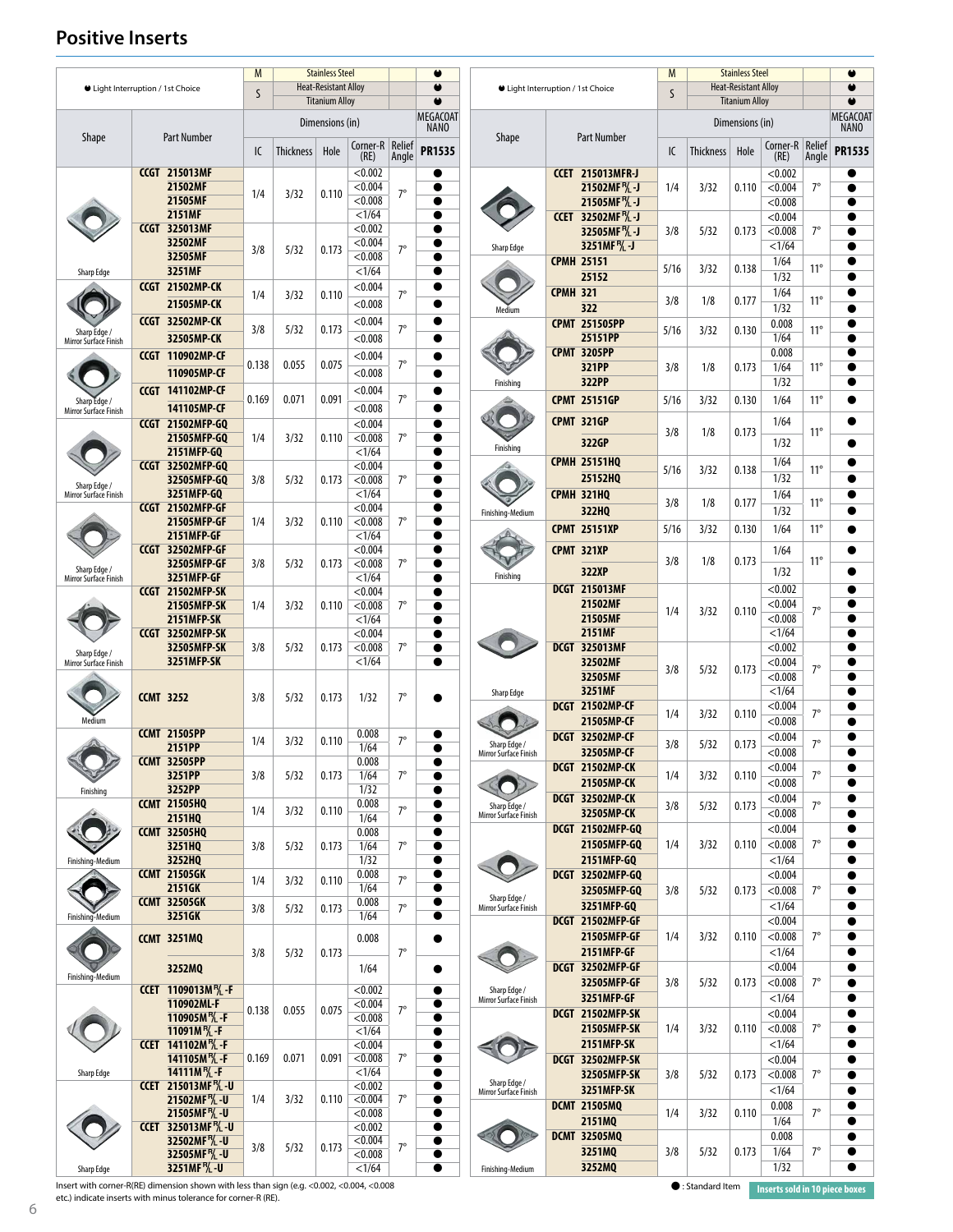#### **Positive Inserts**

| ● Light Interruption / 1st Choice     |                 | M<br>S                                                            |       | <b>Stainless Steel</b><br><b>Heat-Resistant Alloy</b><br><b>Titanium Alloy</b> |                          |                           | ٠<br>$\bullet$<br>$\bullet$ |                                | ● Light Interruption / 1st Choice |                 |                                                                    |      | <b>Stainless Steel</b><br><b>Heat-Resistant Alloy</b><br><b>Titanium Alloy</b> |                          | $\bullet$<br>$\bullet$ |                 |                         |
|---------------------------------------|-----------------|-------------------------------------------------------------------|-------|--------------------------------------------------------------------------------|--------------------------|---------------------------|-----------------------------|--------------------------------|-----------------------------------|-----------------|--------------------------------------------------------------------|------|--------------------------------------------------------------------------------|--------------------------|------------------------|-----------------|-------------------------|
| Shape                                 |                 | <b>Part Number</b>                                                |       |                                                                                | Dimensions (in)          |                           |                             | <b>MEGACOAT</b><br><b>NANO</b> | <b>Shape</b>                      |                 | <b>Part Number</b>                                                 |      |                                                                                | Dimensions (in)          |                        |                 | MEGACOAT<br><b>NANO</b> |
|                                       |                 |                                                                   | IC    | <b>Thickness</b>                                                               | Hole                     | Corner-R   Relief<br>(RE) | Angle                       | <b>PR1535</b>                  |                                   |                 |                                                                    | IC   | <b>Thickness</b>                                                               | Hole                     | Corner-R<br>(RE)       | Relief<br>Angle | <b>PR1535</b>           |
|                                       |                 | <b>DCMT 21505PP</b><br>2151PP                                     | 1/4   | 3/32                                                                           | 0.110                    | 0.008<br>1/64             | $7^\circ$                   | $\bullet$<br>$\bullet$         |                                   |                 | <b>TPMT 181505PP</b><br>18151PP                                    | 7/32 | 3/32                                                                           | 0.118                    | 0.008<br>1/64          | $11^{\circ}$    |                         |
|                                       |                 | <b>DCMT 32505PP</b>                                               |       |                                                                                |                          | 0.008                     | $7^\circ$                   | 0                              |                                   |                 | <b>TPMT 2205PP</b>                                                 |      |                                                                                |                          | 0.008                  |                 |                         |
| Finishing                             |                 | 3251PP<br>3252PP                                                  | 3/8   | 5/32                                                                           | 0.173                    | 1/64<br>1/32              |                             | $\bullet$<br>$\bullet$         | Finishing                         |                 | <b>221PP</b><br><b>222PP</b>                                       | 1/4  | 1/8                                                                            | 0.130                    | 1/64<br>1/32           | $11^{\circ}$    | ●<br>$\bullet$          |
|                                       |                 | <b>DCMT 21505GP</b><br>2151GP                                     | 1/4   | 3/32                                                                           | 0.110                    | 0.008<br>1/64             | $7^\circ$                   | $\bullet$<br>$\bullet$         |                                   |                 | <b>TPMT 181505GP</b><br>18151GP                                    | 7/32 | 3/32                                                                           | 0.118                    | 0.008<br>1/64          | $11^{\circ}$    | $\bullet$<br>Δ          |
|                                       |                 | <b>DCMT 3251GP</b><br>3252GP                                      | 3/8   | 5/32                                                                           | 0.173                    | 1/64<br>1/32              | $7^\circ$                   | $\bullet$                      |                                   |                 | <b>TPMT 221GP</b>                                                  | 1/4  | 1/8                                                                            | 0.130                    | 1/64                   | $11^{\circ}$    | $\bullet$               |
| Finishing                             |                 | <b>DCMT 21505GK</b>                                               |       |                                                                                |                          | 0.008                     |                             | $\bullet$                      | Finishing                         |                 | 222GP<br><b>TPMT 321GP</b>                                         | 3/8  | 1/8                                                                            | 0.177                    | 1/32<br>1/64           | $11^{\circ}$    | 0                       |
|                                       |                 | 2151GK<br>2152GK                                                  | 1/4   | 3/32                                                                           | 0.110                    | 1/64<br>1/32              | $7^\circ$                   | ●<br>$\bullet$                 |                                   |                 | <b>TPMT 181505HQ</b><br>18151HQ                                    | 7/32 | 3/32                                                                           | 0.118                    | 0.008<br>1/64          | $11^{\circ}$    | 0<br>$\bullet$          |
|                                       |                 | <b>DCMT 32505GK</b><br>3251GK                                     | 3/8   | 5/32                                                                           | 0.173                    | 0.008<br>1/64             | $7^\circ$                   | $\bullet$<br>$\bullet$         |                                   |                 | <b>TPMT 2205HQ</b>                                                 |      |                                                                                |                          | 0.008                  |                 | $\bullet$               |
| Finishing-Medium                      |                 | 3252GK                                                            |       |                                                                                |                          | 1/32                      |                             | $\bullet$                      |                                   |                 | <b>221HQ</b><br><b>222HQ</b>                                       | 1/4  | 1/8                                                                            | 0.130                    | 1/64<br>1/32           | $11^{\circ}$    | O                       |
|                                       |                 | <b>DCMT 21505HQ</b><br>2151HQ                                     | 1/4   | 3/32                                                                           | 0.110                    | 0.008<br>1/64             | $7^\circ$                   | $\bullet$<br>$\bullet$         |                                   |                 | <b>TPMT 3205HQ</b><br>321HQ                                        | 3/8  | 1/8                                                                            | 0.177                    | 0.008<br>1/64          | $11^{\circ}$    | ●                       |
|                                       |                 | 2152HQ<br><b>DCMT 32505HQ</b>                                     |       |                                                                                |                          | 1/32<br>0.008             |                             | $\bullet$<br>●                 | Finishing-Medium                  |                 | 322HQ<br><b>TPMT 18151XP</b>                                       | 7/32 | 3/32                                                                           | 0.118                    | 1/32<br>1/64           | $11^{\circ}$    | 0<br>0                  |
|                                       |                 | 3251HQ                                                            | 3/8   | 5/32                                                                           | 0.173                    | 1/64                      | $7^\circ$                   |                                |                                   |                 | <b>TPMT 221XP</b>                                                  | 1/4  | 1/8                                                                            | 0.130                    | 1/64                   | $11^{\circ}$    | $\bullet$               |
| Finishing-Medium                      |                 | 3252HQ<br><b>DCMT 2151XP</b>                                      | 1/4   | 3/32                                                                           | 0.110                    | 1/32<br>1/64              | $7^\circ$                   | $\bullet$<br>$\bullet$         |                                   |                 | <b>222XP</b><br><b>TPMT 321XP</b>                                  |      |                                                                                |                          | 1/32<br>1/64           | $11^{\circ}$    | $\bullet$               |
|                                       |                 | <b>DCMT 32505XP</b><br>3251XP                                     | 3/8   | 5/32                                                                           | 0.173                    | 0.008<br>1/64             | $7^\circ$                   | $\bullet$<br>$\bullet$         | Finishing                         |                 | 322XP<br><b>TPMR 221HQ</b>                                         | 3/8  | 1/8                                                                            | 0.177                    | 1/32<br>1/64           |                 | ●                       |
| Finishing                             |                 | 3252XP<br><b>DCET 215013MR-F</b>                                  |       |                                                                                |                          | 1/32<br>< 0.002           |                             | $\bullet$<br>$\bullet$         | <b>NEW</b>                        |                 | <b>222HQ</b>                                                       | 1/4  | 1/8                                                                            | $\overline{\phantom{a}}$ | 1/32                   | $11^{\circ}$    |                         |
|                                       |                 | 21502M <sup>R</sup> /L - F                                        | 1/4   | 3/32                                                                           | 0.110                    | < 0.004                   | $7^\circ$                   | 0                              | Finishing-Medium                  |                 | <b>TPMR 321HQ</b><br>322HQ                                         | 3/8  | 1/8                                                                            | $\overline{a}$           | 1/64<br>1/32           | $11^{\circ}$    | 0<br>$\bullet$          |
|                                       |                 | 21505M <sup>R</sup> /L -F<br>2151M <sup>R</sup> / <sub>L</sub> -F |       |                                                                                |                          | < 0.008<br><1/64          |                             | ●<br>$\bullet$                 |                                   | <b>TPMR 221</b> | 222                                                                | 1/4  | 1/8                                                                            | $\overline{\phantom{a}}$ | 1/64<br>1/32           | $11^{\circ}$    | $\bullet$<br>$\bullet$  |
|                                       |                 | <b>DCET 325013MR-F</b><br>32502M <sup>R</sup> /L - F              |       |                                                                                |                          | < 0.002<br>< 0.004        |                             | $\bullet$<br>0                 |                                   | <b>TPMR 321</b> | 322                                                                | 3/8  | 1/8                                                                            | $\overline{\phantom{a}}$ | 1/64<br>1/32           | $11^{\circ}$    | 0<br>●                  |
|                                       |                 | 32505M <sup>R</sup> /L -F<br>3251M <sup>P</sup> /L -F             | 3/8   | 5/32                                                                           | 0.173                    | < 0.008                   | $7^\circ$                   | $\bullet$                      | Medium                            |                 | TPGH 151502 <sup>R</sup> /L                                        |      |                                                                                |                          | 0.004                  |                 | ●                       |
| Sharp Edge                            |                 | <b>DCET 215013MFR-J</b>                                           |       |                                                                                |                          | <1/64<br>< 0.002          |                             | $\bullet$                      |                                   |                 | 151505 <sup>R</sup> L<br>15151 <sup>R</sup> L                      | 3/16 | 3/32                                                                           | 0.091                    | 0.008<br>1/64          | $11^{\circ}$    |                         |
|                                       |                 | 21502MF <sup>R</sup> /L-J<br>21505MF \[/_ -J                      | 1/4   | 3/32                                                                           | 0.110                    | < 0.004<br>< 0.008        | $7^\circ$                   | $\bullet$<br>$\bullet$         |                                   |                 | TPGH 181502 <sup>R</sup> /L<br>181505 <sup>R</sup> /L              | 7/32 | 3/32                                                                           | 0.118                    | 0.004<br>0.008         | $11^{\circ}$    | 0<br>●                  |
|                                       |                 | <b>DCET 325013MFR-J</b><br>32502MF <sup>P</sup> /L -J             |       |                                                                                |                          | < 0.002<br>< 0.004        |                             | $\bullet$                      |                                   |                 | 18151 <sup>R</sup> L<br>TPGH 21505 <sup>R</sup> /L                 |      |                                                                                |                          | 1/64<br>0.008          |                 | $\bullet$               |
|                                       |                 | 32505MF 1/2-J                                                     | 3/8   | 5/32                                                                           | 0.173                    | < 0.008<br><1/64          | $7^\circ$                   |                                |                                   |                 | 2151 <sup>R</sup> L                                                | 1/4  | 3/32                                                                           | 0.138                    | 1/64                   | $11^{\circ}$    |                         |
| Sharp Edge                            |                 | 3251MFR-J<br><b>DCET 215013MFR-U</b>                              |       |                                                                                |                          | < 0.002                   |                             | ●                              |                                   |                 | <b>TPGH 2205</b> %<br><b>221</b> <sup>R</sup> /                    | 1/4  | 1/8                                                                            | 0.130                    | 0.008<br>1/64          | $11^{\circ}$    |                         |
|                                       |                 | 21502MF <sup>R</sup> /L - U<br>21505MF 1/2-U                      | 1/4   | 3/32                                                                           | 0.110                    | < 0.004<br>< 0.008        | $7^\circ$                   | $\bullet$<br>$\bullet$         |                                   |                 | 222 <sup>R</sup> /L<br>TPGH 3205 <sup>R</sup> /L                   |      |                                                                                |                          | 1/32<br>0.008          |                 |                         |
|                                       |                 | <b>DCET 325013MFR-U</b><br>32502MF <sup>P</sup> /L - U            |       |                                                                                |                          | < 0.002<br>< 0.004        |                             | 0                              |                                   |                 | 321 <sup>R</sup> L<br>322 <sup>P</sup> /L                          | 3/8  | 1/8                                                                            | 0.177                    | 1/64<br>1/32           | $11^{\circ}$    | $\bullet$<br>0          |
|                                       |                 | 32505MF <sup>P</sup> /L - U<br>3251MFR-U                          | 3/8   | 5/32                                                                           | 0.173                    | < 0.008<br><1/64          | $7^\circ$                   | $\bullet$<br>$\bullet$         | Finishing                         |                 | <b>TPGH 181502L-H</b>                                              |      |                                                                                |                          | 0.004                  |                 | 0                       |
| Sharp Edge                            |                 | JCET 110905M <sup>R</sup> /L - F                                  |       |                                                                                |                          | < 0.008                   |                             | 0                              |                                   |                 | 181505L-H<br>18151L-H                                              | 7/32 | 3/32                                                                           | 0.118                    | 0.008<br>1/64          | $11^{\circ}$    | ●                       |
|                                       |                 | 11091M <sup>R</sup> / <sub>-F</sub>                               | 0.138 | 0.055                                                                          | 0.075                    | <1/64                     | $7^\circ$                   | $\bullet$                      |                                   |                 | TPGH 2205 <sup>R</sup> /L - H<br>$221\% - H$                       | 1/4  | 1/8                                                                            | 0.130                    | 0.008<br>1/64          | $11^{\circ}$    | 0<br>$\bullet$          |
| Sharp Edge                            | <b>SPMR 321</b> |                                                                   |       |                                                                                |                          | 1/64                      |                             | $\bullet$                      |                                   |                 | 222 <sup>R</sup> / <sub>L</sub> -H<br>TPGH 321 <sup>P</sup> /L - H |      |                                                                                |                          | 1/32                   |                 |                         |
|                                       |                 | 322                                                               | 3/8   | 1/8                                                                            | $\overline{\phantom{a}}$ | 1/32                      | $11^{\circ}$                | $\bullet$                      | Medium                            |                 | $322\% - H$                                                        | 3/8  | 1/8                                                                            | 0.177                    | 1/64<br>1/32           | $11^{\circ}$    | $\bullet$               |
|                                       | <b>SPMR 421</b> | 422                                                               | 1/2   | 1/8                                                                            | $\overline{\phantom{a}}$ | 1/64<br>1/32              | $11^{\circ}$                | $\bullet$<br>$\bullet$         |                                   |                 | <b>VBMT 2205PP</b><br><b>221PP</b>                                 | 1/4  | 1/8                                                                            | 0.110                    | 0.008<br>1/64          | $5^\circ$       | $\bullet$               |
| Medium                                |                 | <b>TBGT 12102MP-CF</b>                                            |       |                                                                                |                          | < 0.004                   |                             |                                |                                   |                 | <b>222PP</b><br><b>VBMT 331PP</b>                                  |      |                                                                                |                          | 1/32<br>1/64           |                 | 0                       |
|                                       |                 |                                                                   | 5/32  | 1/16                                                                           | 0.091                    |                           | $5^\circ$                   |                                |                                   |                 | 332PP                                                              | 3/8  | 3/16                                                                           | 0.173                    | 1/32                   | $5^{\circ}$     | $\bullet$               |
| Sharp Edge /<br>Mirror Surface Finish |                 | 12105MP-CF                                                        |       |                                                                                |                          | < 0.008                   |                             |                                | Finishing                         |                 | 333PP                                                              |      |                                                                                |                          | 3/64                   |                 | $\bullet$               |
|                                       |                 | TBET 121013M \<br>12102M <sup>R</sup> L                           |       |                                                                                |                          | < 0.002<br>< 0.004        |                             | $\bullet$                      |                                   |                 | <b>VBMT 221GP</b>                                                  | 1/4  | 1/8                                                                            | 0.110                    | 1/64                   | $5^{\circ}$     |                         |
|                                       |                 | 12105M <sup>R</sup> L                                             | 5/32  | 1/16                                                                           | 0.091                    | < 0.008<br><1/64          | $5^\circ$                   | ●<br>$\bullet$                 | Finishing                         |                 |                                                                    |      |                                                                                |                          |                        |                 |                         |
| Finishing                             |                 | 1211M <sup>R</sup> L<br>TPGT 151502MP-CF                          | 3/16  | 3/32                                                                           | 0.091                    | < 0.004                   | $11^{\circ}$                | $\bullet$                      |                                   |                 | <b>VBMT 221HQ</b>                                                  |      |                                                                                |                          | 1/64                   |                 |                         |
|                                       |                 | 151505MP-CF<br>TPGT 181502MP-CF                                   |       |                                                                                |                          | < 0.008<br>< 0.004        |                             | 0                              |                                   |                 |                                                                    | 1/4  | 1/8                                                                            | 0.110                    |                        | $5^\circ$       |                         |
| Sharp Edge /<br>Mirror Surface Finish |                 | 181505MP-CF                                                       | 7/32  | 3/32                                                                           | 0.118                    | < 0.008                   | $11^{\circ}$                | $\bullet$                      | Finishing-Medium                  |                 | <b>222HQ</b>                                                       |      |                                                                                |                          | 1/32                   |                 |                         |

**Insert with corner-R(RE) dimension shown with less than sign (e.g. <0.002, <0.004, <0.008** etc.) indicate inserts with minus tolerance for corner-R (RE).